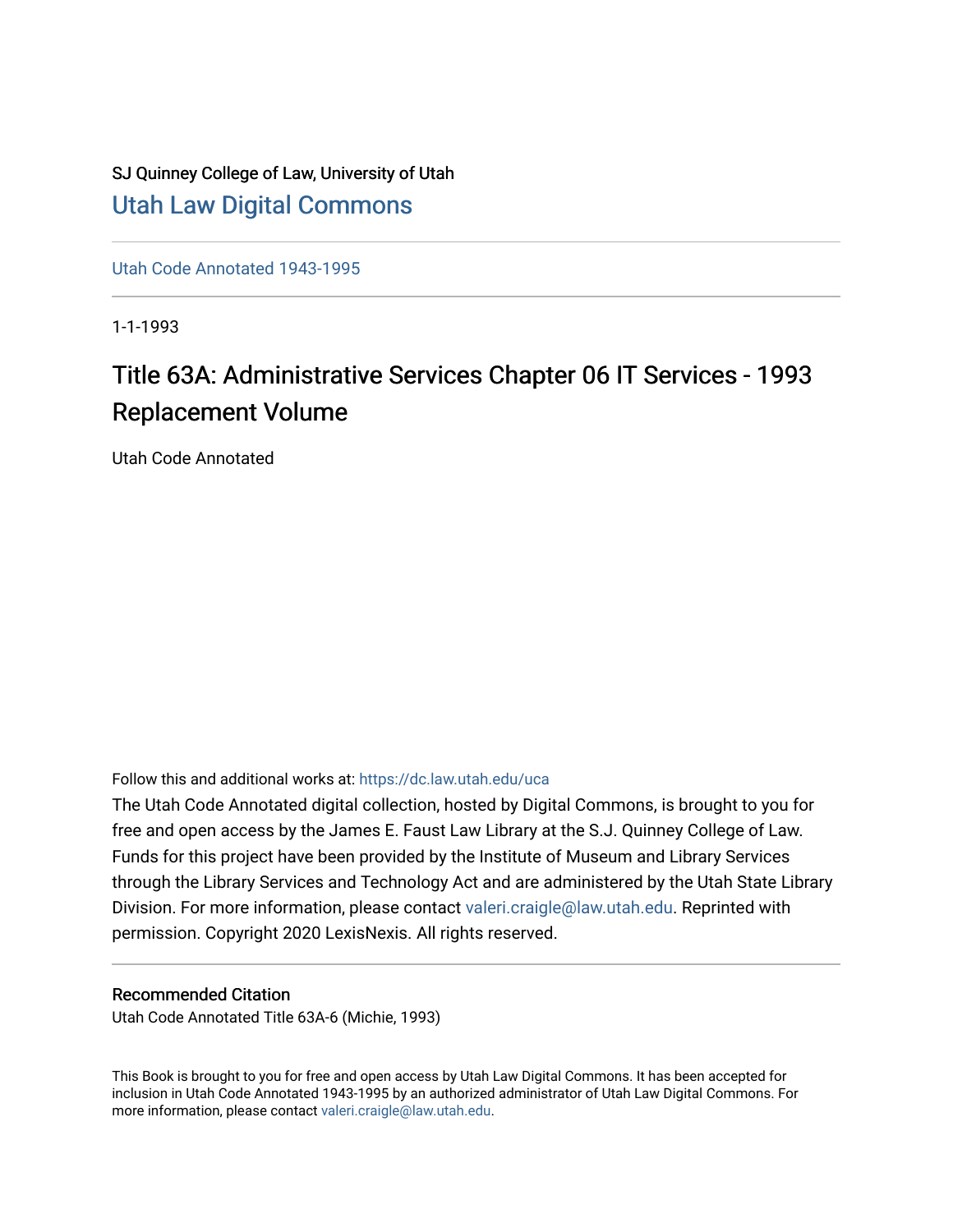CHAPTER 6

## DIVISION OF INFORMATION TECHNOLOGY SERVICES AND STATE: INFORMATION TECHNOLOGY COORDINATOR

Section  $63A$ -6-201.

#### Part 1

#### Division of Information Technology Services

#### **Part** 2

ated - Duties of committe

**Automated Geographic Reference** C

Definitions.

|                |                                                     | --------------                                                                                   |
|----------------|-----------------------------------------------------|--------------------------------------------------------------------------------------------------|
| <b>Section</b> |                                                     | 63A-6-202.<br>Automated Geographic Refe                                                          |
| 63A-6-101.     | Creation — Administration.                          | ence Center.                                                                                     |
| 63A-6-102.     | Director of division — Appoint-<br>ment.            | 63A-6-203.<br>State Geographic Information<br>Database.                                          |
| 63A-6-103.     | Duties of the division — Advi-<br>sory committee.   | Part 3                                                                                           |
| 63A-6-104.     | Delegation of division duties.                      | <b>State Information Technology</b>                                                              |
| 63A-6-105.     | Duties of director.                                 | Coordinator                                                                                      |
| 63A-6-106.     | Subscription by state agencies<br>and institutions. | 63A-6-301.<br>State information technolor<br>coordinator - Appointment                           |
| 63A-6-107.     | $Exception$ - Public safety dis-<br>patch.          | $-$ Duties $-$ Agency inform<br>tion technology plans $ \mathbb{F}$<br>icy Advisory Committee co |

#### **PART** I

## **DIVISION OF INFORMATION TECHNOLOGY SERVICES**

#### **63A-6-101.** Creation — Administration.

There is created within the department the Division of Information Ted nology Services, to be administered by a director.

**History:** C. **1953, 63-1-51, enacted** by L. **1986, ch.** 102, § **2; 1990, ch.** 57, § 3; **renum**bered by **L. 1993,** ch. **212,** § **100.** 

Amendment Notes. - The 1990 amendment, effective April 23, 1990, substituted "In· formation Technology Services" for "Telecommunications" after "Division of" in Subsection 11) and rewrote Subsection C2}, which read "The director of the Division of Telecommunications shall be appointed by the executive director of the Department of Administrative Services with the approval of the governor."

The 1993 amendment, effective May 3, 1993, renumbered this section, which formerly **ap**peared as§ 63-1-51; deleted former Subsection (2), relating to the appointment of a deleted the (1) designation from the remain provisions; and made stylistic changes. subject matter of former Subsection  $(2)$  is  $\mathbf i$ covered by § 63A-6-102.

Compiler's Notes. - Laws 1993, ch. creates a legislative Information Technol Task Force to study Utah's present and fut information technology needs and ap funds for compensation and expenses. The force is required to report to the State and cal Interim Committee before December 1993. The task force expires on January 1994.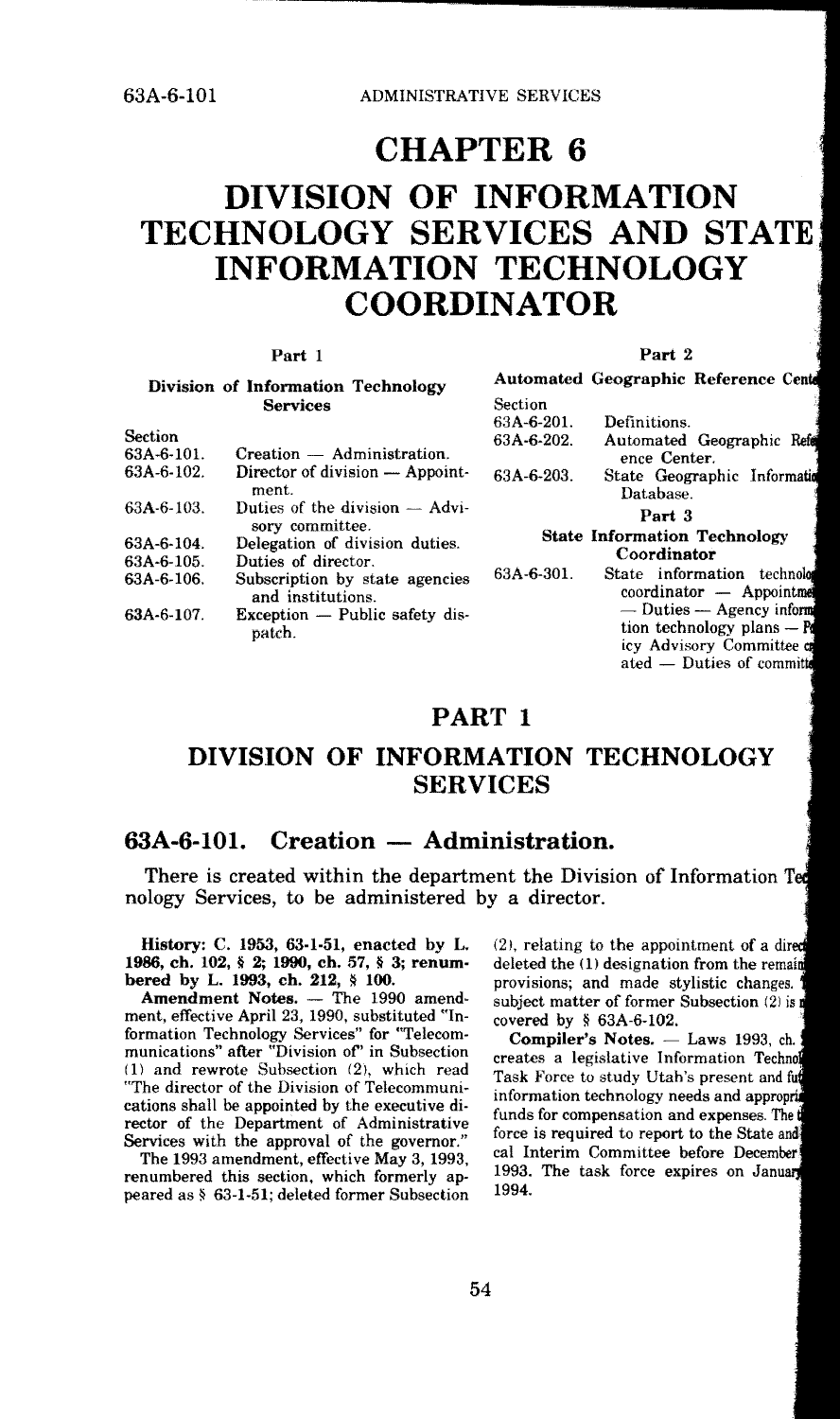#### $63A-6-102$ . Director of division  $-$  Appointment.

The executive director shall appoint a director of the Division of Information Technology Services with the approval of the governor.

**History: C. 1953, 63A-6-102, enacted by L.** came effective on May 3, 1993, pursuant to 1993, ch. 212, § 101. Utah Const., Art. VI, Sec. 25. Utah Const., Art. VI, Sec. 25. Effective Dates.  $-$  Laws 1993, ch. 212 be-

#### $63A-6-103.$  Duties of the division  $-$  Advisory committee.

The Division of Information Technology Services shall:

(1) establish telecommunication system specifications and standards for use by state agencies;

(2) coordinate state telecommunication planning in cooperation with state telecommunication users and other departments and state agencies;

(3) coordinate the development and implementation of advanced state telecommunication systems;

(4) provide data processing and telecommunication technical assistance to state agencies;

(5) cooperate with other federal, state, county, or city data processing and telecommunication departments, divisions, sections, or units in the development, implementation, and maintenance of governmental data processing and telecommunication systems in a cooperative organization or otherwise;

(6) establish, operate, manage, and maintain the central state computer center and regional computer centers;

(7) design, implement, and manage all state-owned, leased, or rented land mobile or radio telecommunication systems which are used in the delivery of services for state government or its political subdivisions; and

(8) coordinate the implementation of minimum standards for compatibility of procedures, programming languages, codes, and media to facilitate the exchange of information within and among systems.

**History:** C. **1953, 63-1-54, enacted by L. 1188,** ch. 102, § 5; 1990, ch. 57, § *6;* 1991, ch. **85,** I **2; renumbered by** L. 1993, **ch. 212, k** 102.

Amendment Notes. - The 1990 amendment, effective April 23, 1990, substituted "Information Technology Services" for "Telecommunications" near the beginning of Subsection (1); deleted former Subsection  $(1)(c)$ , relating to **the telecommunications resource management system; designated former Subsections (1)(d) to**  $(l)$ as present Subsections  $(l)(c)$  to  $(l)(e)$ ; inaerted "data processing and" in present Subsec• tion (1)(d) and in two places in present Subsection (l)(e); deleted former Subsection (2), relating to creation and duties of an advisory committee; added Subsections  $(1)(f)$  and  $(1)(g)$ ; and made a stylistic change.

The 1991 amendment, effective April 29, 1991, inserted present Subsection (7), redesignated former Subsection (7) as present Subsection (8), and made a related change.

The 1993 amendment, effective May 3, 1993, renumbered this section, which formerly appeared as § 63-1-54.

Compiler's Notes. - After the 1990 amendment, a Subsection (1) designation at the beginning of the introductory language was deleted and former Subsections (1)(a) through  $(1)(g)$  were redesignated as Subsections  $(1)$  through  $(7)$  by the Office of Legislative Research and General Counsel.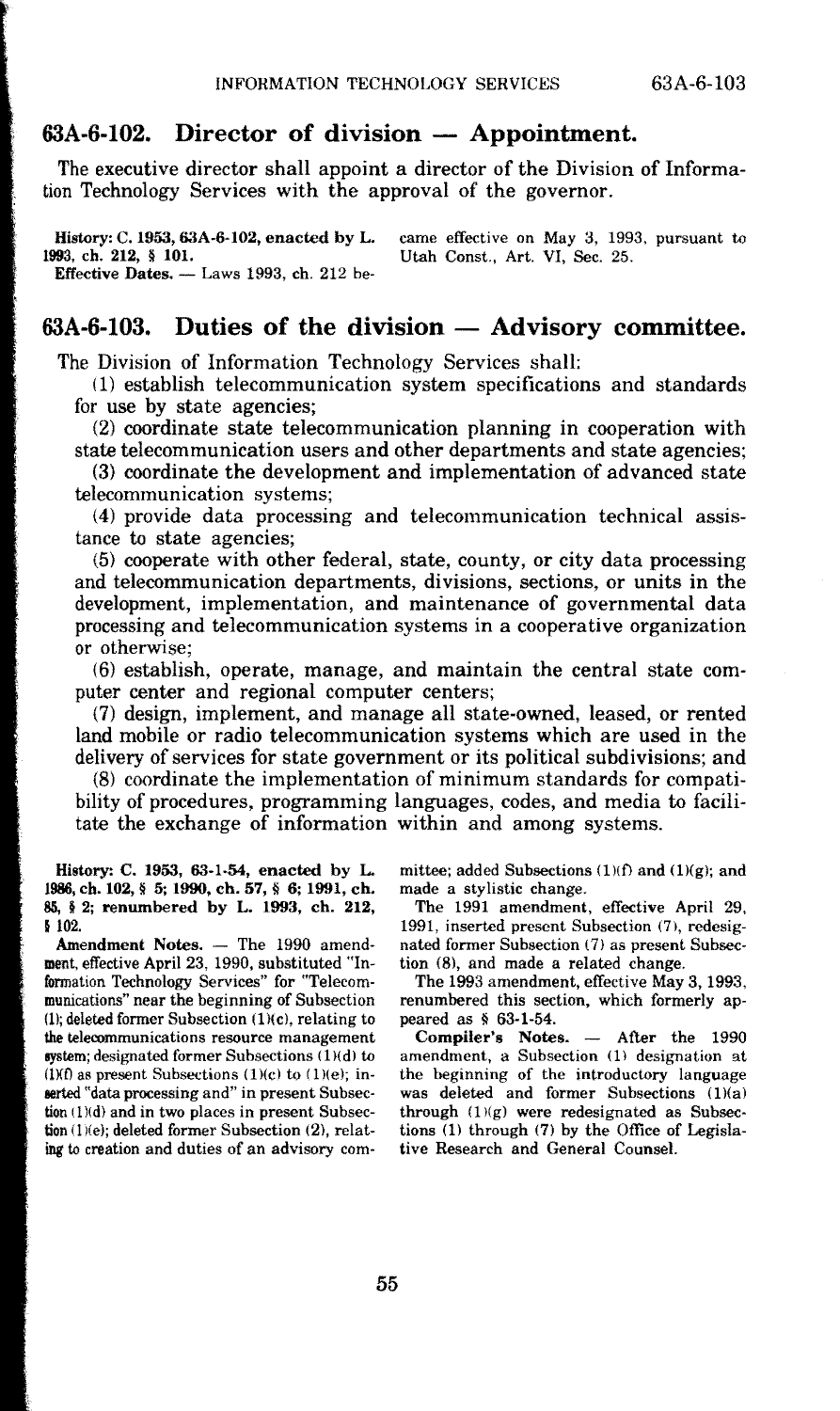#### **63A-6-104. Delegation of division duties.**

(1) The director of the Division of Information Technology Services, wit the approval of the executive director, may delegate the division's authority other state agencies and institutions by contract or other means authorized b law, if, in the judgment of the director:

(a) the state agency or institution has requested the authority; a

(b) the state agency or institution has the necessary resources an

skills to perform or control the functions of the division.

(2) The director may delegate the division's authority only when the del gation results in net cost savings or improved service delivery to the state as whole.

(3) The delegation shall contain the following:

(a) a precise definition of each function to be delegated;

(b) a clear description of the standards to be met in performing ea function delegated;

(c) a provision for periodic administrative audits by the Department Administrative Services; and

(d) a date on which the agreement shall terminate if the agreement has not been previously terminated or renewed.

(4) An agreement to delegate functions to a state agency or institution ma be terminated by the department if the results of administrative audits co ducted by the department reveal lack of compliance with the terms of the agreement by the state agency or institution.

**History: C. 1953, 63-1-55, enacted by L. 1986, ch. 102,** § **6; 1990, ch. 57,** § **7; renum• bered by L. 1993, ch. 212,** § 103.

**Amendment Notes.** - The 1990 amendment, effective April 23, 1990, substituted "Information Technology Services" for "Telecommunications" and "the division's authority" for "his authority to perform or control telecommunications functions" in the first paragraph in Subsection (l); substituted "state agency or institution" for "state department or agency"

and deleted "of Telecommunications" after "di vision" in Subsection  $(1)(b)$ ; and made a chang in phraseology in Subsection (2).

The 1993 amendment, effective May 3, 1 renumbered this section, which formerly peared as § 63-1-55; deleted "of the Depart ment of Administrative Services" after "ex tive director" in Subsection (1); and deleted<sup>\*</sup> Administrative Services" after "departm in Subsection (4), making related changes.

#### **63A-6-105. Duties of director.**

(1) The director of the Division of Information Technology Services s (a) manage the delivery of efficient and cost-effective data processin and telecommunication services for all state agencies at the lowest pra cal cost; and

(b) provide priority service to public safety agencies.

(2) The director may negotiate the purchase, lease, or rental of private public data processing or telecommunication services or facilities.

(3) Where practical, efficient, and economically beneficial, the dir shall use existing private and public data processing or telecommunication resources.

(4) The director shall prescribe a schedule of fees to be charged for services rendered to any state agency by the division that are equitable an sufficient to recover all the costs of operation, including the cost of capit equipment and facilities.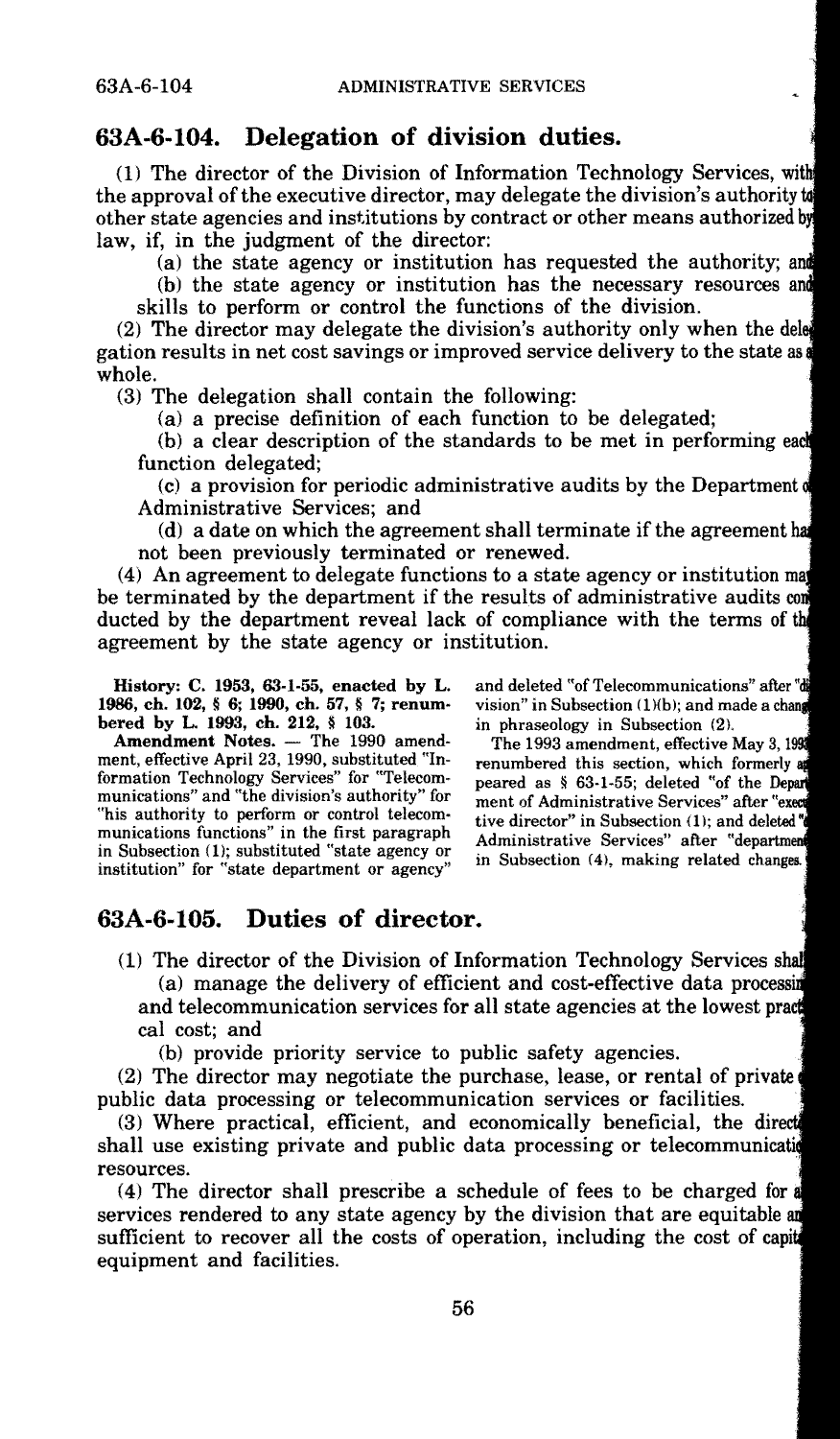(5) (a) The director shall provide the state information technology coordinator and the state information technology review committee a written analysis of each state agency's annual information technology plan.

(b) That analysis shall:

(i) include an assessment of how the implementation of each plan will affect the costs, operations, and the services of the Division of Information Technology Services and state government; and

(ii) where appropriate, make alternative recommendations.

(6) (a) Before charging the fees, the director shall obtain approval of the fee schedules from:

(i) the executive director;

(ii) the director of the Division of Finance;

(iii) the director of the Office of Planning and Budget; and

(iv) the state information technology coordinator.

(b) When modifying fees, the director shall attempt to provide sufficient notice to agencies and institutions so that they may reflect those fee changes in their budgets.

(7) (a) The director shall create advisory committees composed of representatives of user agencies.

(b) Those advisory committees may recommend policies and practices for the efficient and effective operation of the division.

(8) (a) The director shall create a Local Government Information Technology Review Committee whose membership shall include representatives from:

(i) the Chief of Police Association;

(ii) the Sheriff's Association;

(iii) the Associated Public Safety Communications Officers;

(iv) the Fire Chief Association; and

( v) the State School Bus Association.

(b) Representatives from additional agencies may be added upon a majority vote of the existing committee members.

**Hutory: C. 1953, 63-1-53, enacted by L. 1988, ch. 102,** § **4; 1990, ch. 57,** § **5; 1991, ch. 85,** § **l; 1991, ch. 105,** § **2; 1992, ch. 257,** § **2; renumbered** by L. 1993, ch. 212, § 104.

Amendment Notes. - The 1990 amendment, effective April 23, 1990, substituted "Information Technology Services" for "Telecommunications" near the beginning of Subsection (1); rewrote Subsection (1)(a), which read "manage efficient and cost effective telecommunications services for all state agencies"; aubstituted "director'' for "telecommunications director or his representative" in subsection (2); inserted "data processing or" after "public" in subsections  $(2)$  and  $(3)$ ; deleted "telecommunications" before "director" and substituted "use" for "utilize" in Subsection (3); substituted **the** phrase beginning "that are equitable" for **"of** Telecommunications, after receiving prior

approval of the fee schedules from the director of the Division of Finance" at the end of Subsection  $(4)$ ; and added Subsections  $(5)$  and  $(6)$ .

The 1991 amendment by ch. 85, effective April 29, 1991, added Subsection (7).

The 1991 amendment by ch. 105, effective April 29, 1991, substituted "information technology" for "data processing" in Subsection  $(5)(a)(iv)$ .

The 1992 amendment, effective April 27, 1992, added Subsection (5) and redesignated former Subsections (5) through (7) as Subsections (6) through (8).

The 1993 amendment, effective May 3, 1993, renumbered this section, which formerly appeared as § 63·1-53, and deleted "of the Department of Administrative Services" after "executive director'' in Subsection (6)(a)(i).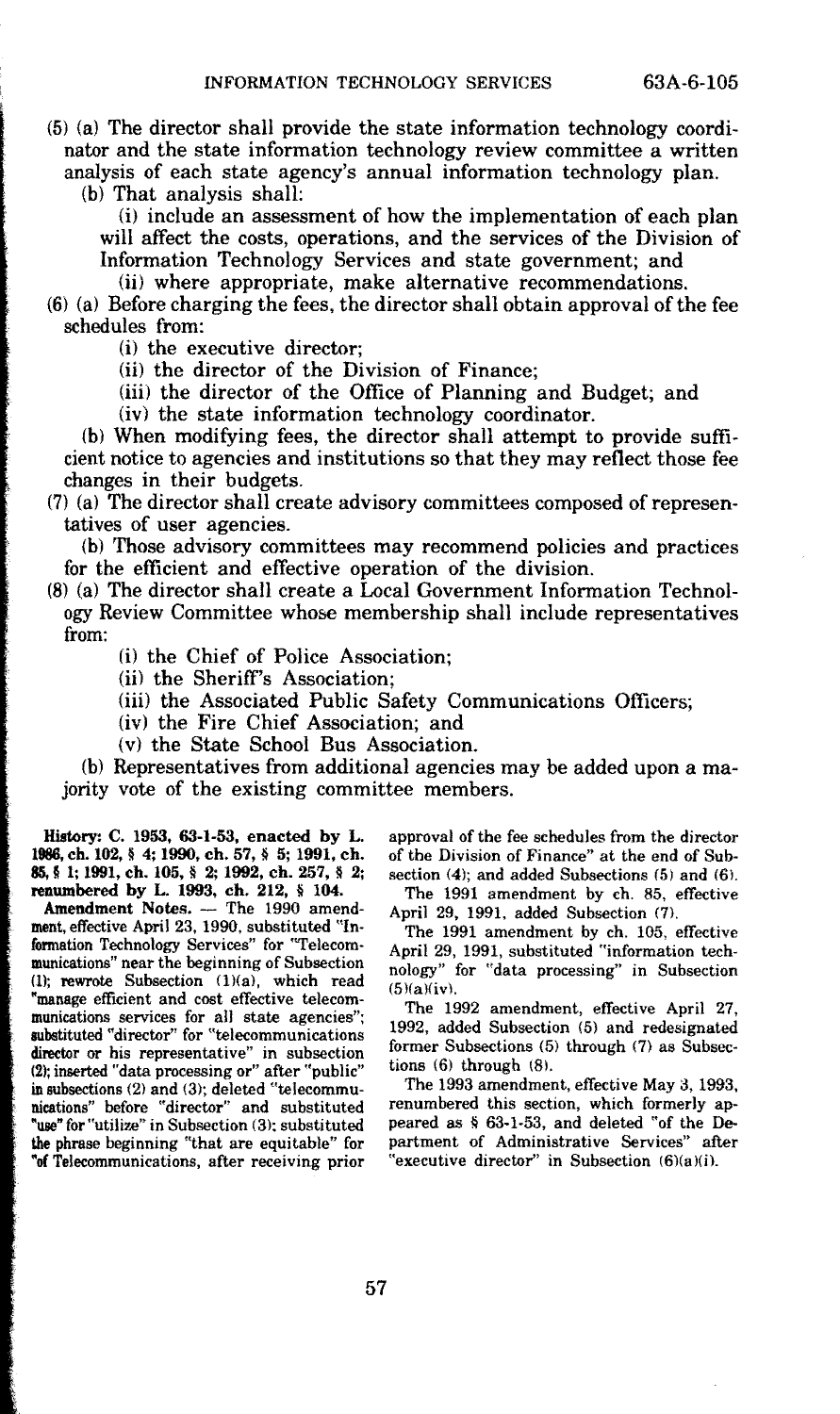#### **63A-6-106. Subscription by state agencies and institudent SA-6-106. tions.**

(1) All state agencies shall subscribe to the telecommunications servi provided by the Division of Information Technology Services unless the sta agency or department complies with the requirements of Section 63A-6-1

(2) An institution of higher education may subscribe to the services p vided by the division if:

(a) the president of the institution recommends that the institutio subscribe to the services of the division; and

(b) the Board of Regents determines that subscription to the services the division will result in cost savings or increased efficiency to the inst tution.

**History: C. 1953, 63-1-52, enacted by L. 1986, ch. 102,** § **3; 1990, ch. 57,** § **4; renumbered by L. 1993, ch. 212,** § **105.** 

Amendment Notes. - The 1990 amendment, effective April 23, 1990, inserted "telecommunications" before "services" in Subsection (1) and deleted "of Telecommunication after "division" in four places.

The 1993 amendment, effective May 3, 19 renumbered this section, which formerly a peared as § 63-1-52, and inserted "of Infor tion Technology Services" and substitute<br>"63A-6-104" for "63-1-55" in Subsection (1)

#### **63A-6-107.** Exception — Public safety dispatch.

(1) The operation of the Department of Public Safety's dispatch services excluded from the management of the Division of Information Technolo Services.

(2) The Department of Administrative Services and the Department of Pu lic Safety shall meet on a regular basis to formulate contracts, establish prior ities, and develop funding mechanisms for dispatch and telecommunicati operations.

**History: C. 1953, 63-1-56, enacted by L. 1986,ch. 102,§ 7; 1990,ch.57,§ 8; 1991,ch. 85,** § **3; renumbered by L. 1993, ch. 212,**  § **106.** 

Amendment Notes. - The 1990 amendment, effective April 23, 1990, substituted "Information Technology Services" for "Telecommunications" in Subsections (1) and (3).

The 1991 amendment, effective April 1991, rewrote the section to the extent that detailed analysis is not practicable.

The 1993 amendment, effective May 3, 1 renumbered this section, which formerly peared as § 63-1-56.

**Cross-References.** - Public safety, Tip 53.

#### **PART 2**

### **AUTOMATED GEOGRAPHIC REFERENCE CENTER**

#### **63A-6-201. Definitions.**

As used in this part:

(1) "Center" means the Automated Geographic Reference Center ated in Section 63A-6-202.

(2) "Database" means the State Geographic Information Database ated in Section 63A-6-203.

(3) "Division" means the Division of Information Technology Servi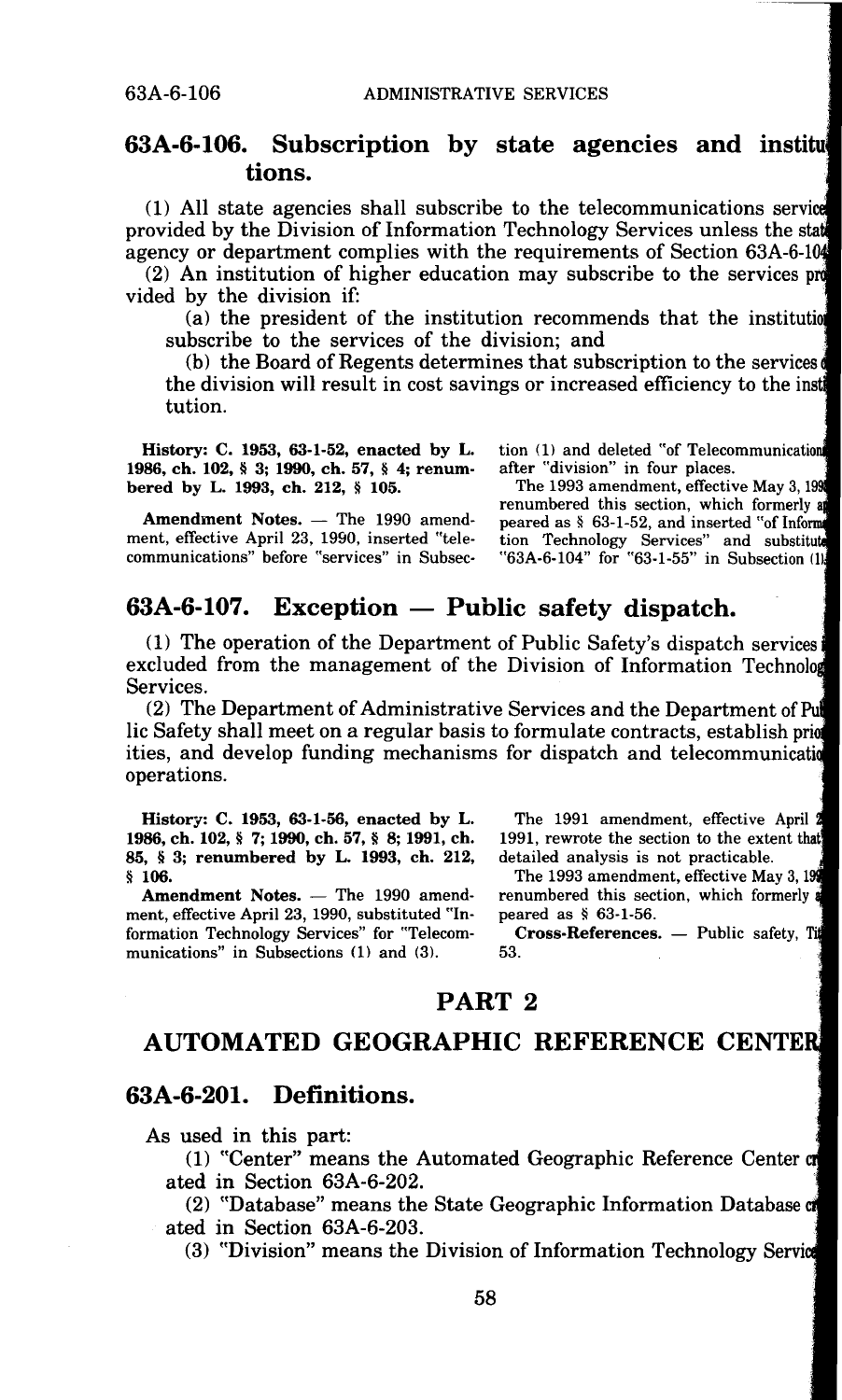(4) "Geographic Information System" means a computer driven data integration and map production system that interrelates disparate layers of data to specific geographic locations.

(5) "State Geographic Information Database" means the database mandated by Section 63A-6-202.

History: C. 1953, 63-1-57, enacted by L. 1991, ch. 56, § 2; recodified as 63-1-61; L. 11192, ch. 30, § 124; renumbered by L. 1993, ch. 212, § 107.

for the control of the control of the control of the control of the control of the control of the control of the control of the control of the control of the control of the control of the control of the control of the cont

**Amendment Notes.** — The 1992 amendment, effective April 27, 1992, added "Services" at the end of Subsection  $(1)(b)$ .

The 1993 amendment, effective May 3, 1993, renumbered this section, which formerly ap**peared** *as* § 63-1-61; deleted former Subsections (2), (3), and **(4),** creating the Automated Geographic Reference Center and specifying **its powers** and duties; revised the designations in the remaining provisions accordingly, adding present Subsection (2); substituted "in Section 63A-6-202" for "by this section" in Subsection  $(1)$ ; and substituted "63A-6-202" for "63-1-62" in Subsection (5). The subject matter of former Subsections  $(2)$ ,  $(3)$ , and  $(4)$  is now contained in § 63A-6-202.

Compiler's Notes. - This section was enacted as§ 63-1-57. Because another§ 63-1-57 was enacted in 1991, this section was recodified as § 63-1-61 by direction of the Office of Legislative Research and General Counsel before its 1993 renumbering.

Effective Dates.  $-$  Laws 1991, ch. 56 became effective on April 29, 1991, pursuant to Utah Const., Art. VI, § 25.

#### **63A-6-202. Automated Geographic Reference Center.**

(1) There is created the Automated Geographic Reference Center as part of the division.

(2) The center shall:

(a) provide geographic information system services to state agencies under rules and policies established by the division;

(b) provide geographic information system services to federal government, local political subdivisions, and private persons under rules and policies established by the division;

(e) manage the State Geographic Information Database; and

(d) establish standard format, lineage, and other requirements for the database.

(3) The division may:

(a) make rules and establish policies to govern the center and its operations; and

(b) set fees for the services provided by the center.

History: C. 1953, 63A-6-202, enacted by L. came effective on May 3, 1993, pursuant to 1993, ch. 212, § 108. Utah Const. Art. VI. Sec. 25. **1993. ch. 212,** § **108.** Utah Const., **Art. VI,** Sec. 25. **Effective Dates.** - Laws 1993, ch. 212 **be-**

#### **63A-6-203. State Geographic Information Database.**

(1) There is created a State Geographic Information Database to be man**aged** by the center.

(2) The database shall:

(a) serve as the central reference for all information contained in any GIS database by any state agency;

(b) serve as a clearing house and repository for all data layers required by multiple users; and

(c) serve as a standard format for geographic information acquired, purchased, or produced by any state agency.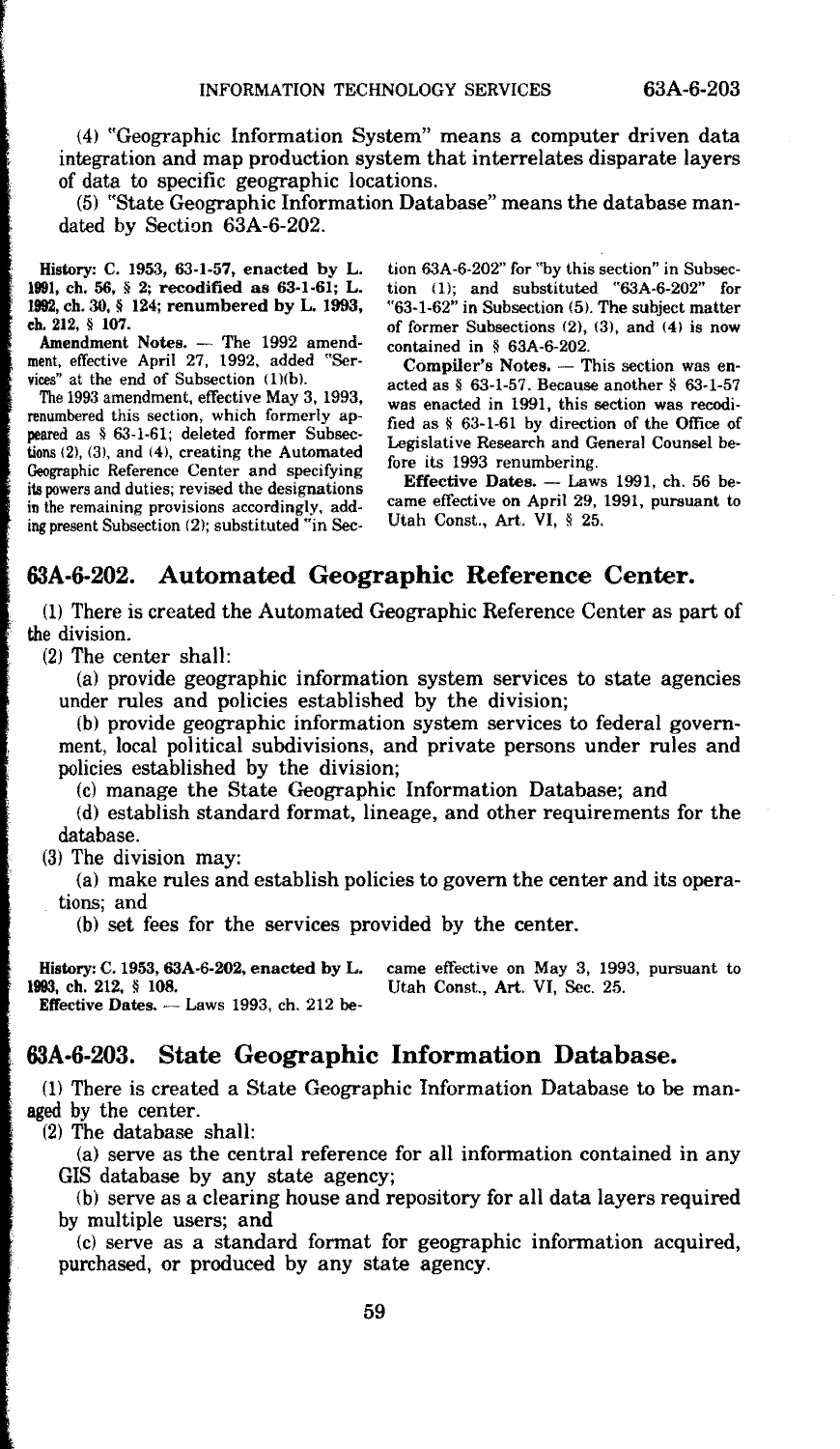(2) (a) The governor shall appoint a state information technology coordinator who shall be located within the Office of Planning and Budget, unless otherwise determined by the governor.

(b) The information technology coordinator's authority as defined in this section applies to all state agencies.

(3) The information technology coordinator shall:

(a) develop specific objectives and policies to guide the development of information systems, procedures, and standards within state government to achieve maximum economy and quality while preserving optimum user flexibility;

(b) coordinate the preparation and review of agency information technology plans within state government, encompassing both short-term and long-term needs;

(c) facilitate the implementation of agency plans;

(d) require each state agency to submit annually an agency information technology plan containing the information required by Subsection (4) no later than the June 15 before the legislative session in which the budget request will be heard to the state information technology coordinator;

(e) upon receipt of a state agency's information technology plan, provide a complete copy of that plan to the director of the Division of Information Technology Services;

(f) establish uniform information technology standards and procedures for appropriate interchange of information, optimum service, and minimum cost;

(g) establish policies for costing all information technology services performed by any state information technology cost recovery center so that every cost recovery center charges its users a rate for services that is both equitable and sufficient to recover all the costs of its operation, including the cost of capital equipment and facilities;

(h) establish general policies governing coordination, cooperation, joint efforts, working relationships, and cost accounting relative to the development and maintenance of information technology and information systems;

(i) establish priorities in terms of both importance and time sequencing for the development and implementation of information systems;

(j) approve or disapprove of and coordinate the acquisition of information technology equipment, telecommunications equipment, and related services for all agencies of state government;

(k) monitor information systems development to promote maximum use of existing state information resources;

(1) develop policies to ensure the protection of individual privacy and guarantee the exclusive control to a user of its own data;

(m) advise the governor on information technology policy and make recommendations to the governor regarding requests for appropriations for information technology equipment and personnel;

(n) maintain liaison with the legislative and judicial branches, the Board of Regents, the State Board of Education, and local government to promote cooperation and make recommendations regarding information resources;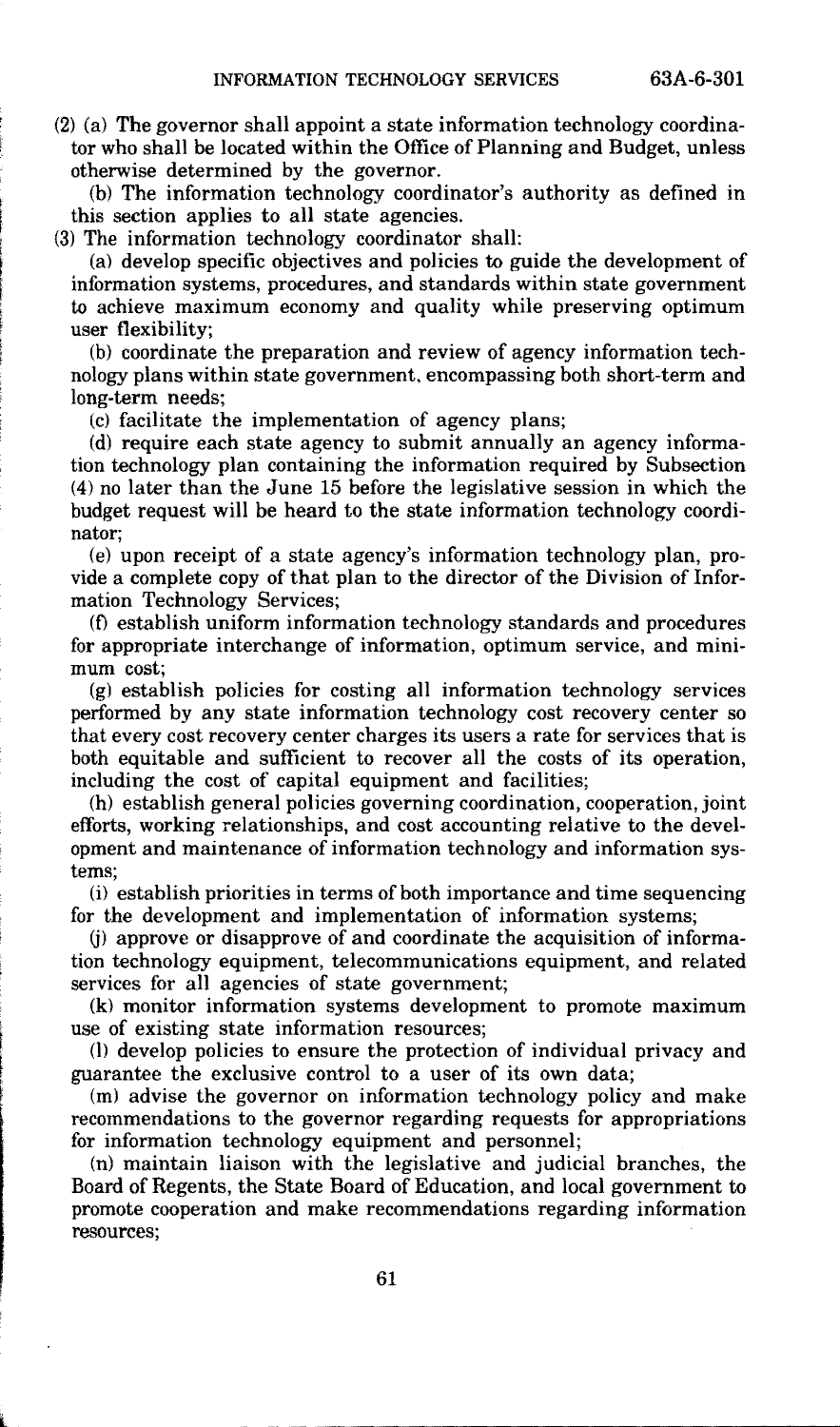(o) conduct performance audits of state information technology resources in accordance with generally accepted auditing standards promulgated by the Institute of Internal Auditors and according to the generally accepted auditing standards contained in the Comptroller of the United States' "Standards for Audit of Governmental Organization, Programs, Activities, and Functions" and distribute copies of his audit reports as provided in Subsection (5); and

(p) prepare an annual report to the governor and to the Legislature's State and Local Affairs Interim Committee that:

(i) summarizes the state's current and projected use of information technology; and

(ii) includes a description of major changes in state policy and a brief description of each state agency's plan.

(4) Each state agency information technology plan shall include:

(a) detailed information specifying:

(i) the use of existing information technology;

(ii) the projected use of existing technology; and

(iii) the projected use of any newly requested or acquired information technology; and

(b) a detailed review of the agency's use of its information technology during the last calendar year and how that use compares to the plan for that information technology.

(5) (a) Upon completion of an audit report produced under authority of Subsection (3)(o), the coordinator shall:

(i) provide copies of all audit reports to:

(A) the agency audited;

(B) the governor; and

(C) the Office of Legislative Fiscal Analyst; and

(ii) present the performance audit findings to the Information Technology Review Committee at their next meeting.

(b) Each state agency shall provide the coordinator with complete access to all information technology records, documents, and reports, including electronic, analog, or digital, when requested for the purpose of a performance audit.

(6) The rate for services established by an information technology cost recovery center, and reviewed by the state information technology coordinator, may be lowered if the Legislature appropriates monies to the cost recovery center for the specific purpose of lowering rates.

(7) (a) The information technology coordinator shall create a Policy Advi-

sory Committee composed of representatives of state agencies.

(b) The Policy Advisory Committee shall:

(i) evaluate and approve or disapprove recommended policies to govern the operation of information technology in state government; (ii) review analyses, recommendations, and critiques of agency plans to ensure that these plans are the most economically viable and are the best solution to the agency's needs; and

(iii) after consideration of all analyses, recommendations, and cri-

tiques, approve or disapprove agency information technology plans. (8) State agencies shall comply with the policies and standards established by the state information technology coordinator and approved by the Policy Advisory Committee under this section.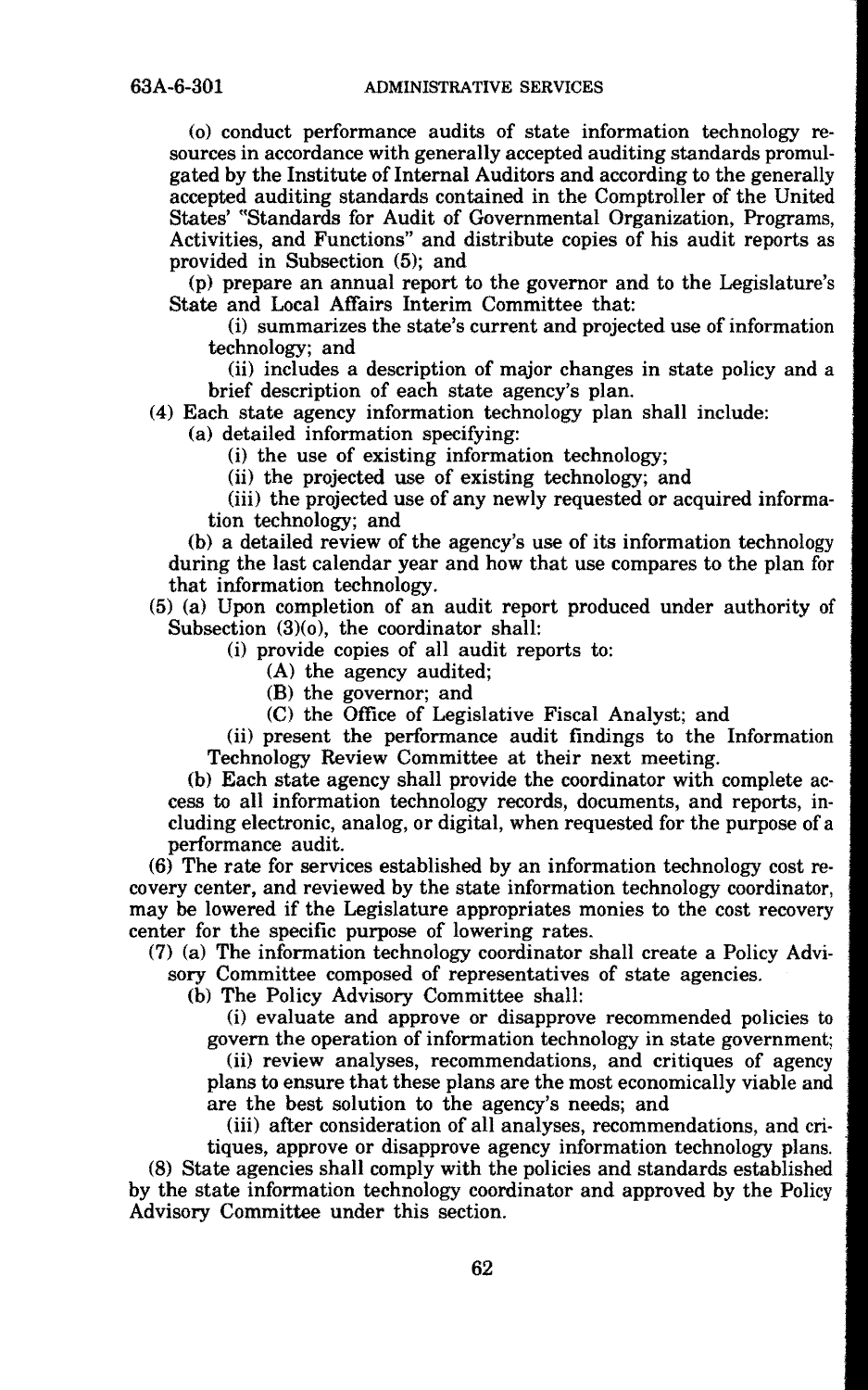**History:** C. 1953, **63-1-32,** enacted **by L 1981, ch.** 257, § **l; 1991, ch,** 105, § **l; 1992, eh. 2G7,** § 1; **renumbered** by L. **1993, ch. 212,** § **110.** 

Amendment Notes. - The 1991 amendment, effective April 29, 1991, substituted "information technology" for "data processing" throughout; added present Subsection (1) and redesignated former Subsection (1) as present Subsections (2) and (3); in Subsection  $(2)(b)$ , substituted "applies to all state agencies" for "shall not apply to the legislative and judicial **branches,** the Board of Regents, the institutions of. higher education and the State **Board**  of Education"; in Subsection (3)(a), substituted "information" for "computing"; in Subsection (3)(b), substituted "coordinate the preparation and review of agency information technology plans" for "Plan for the development **and** use of automated data processing''; in Subsection (3)(c), substituted "establish" for "Promulgate"; in Subsection (3)(d), substituted "information technology cost recovery" for "agency computer," substituted "cost recoverY" for "computer," and deleted "except the rate may be lowered if the Legislature appropriates funds to a center for the specific purpose of low• ering rates" at the end of the subsection; in Subsection (3)(e), substituted "information technology and information" for "automated data processing"; in Subsection (3)(f), substituted "information" for "automated data processing"; in Subsection  $(3)(g)$ , substituted "telecommunications" for "data communications"; in Subsection (3}(h), substituted "information systems" for "data library"; in Subsection (3)(k), inserted "local government"; added Subsection (4}; redesignated former Subsection (2) as Subsection (5) and added the subsection designations to that subsection; in Subsection  $(5)(b)(i)$ , inserted "and approve or disapprove"; added Subsection (5)(b)(ii); added Subsection (6); and made stylistic changes throughout the section.

The 1992 amendment, effective April 27, 1992, **added** Subsections (3)(c) through (3)(e), redesignated former Subsections (3)(c) through  $(3)(k)$  as Subsections  $(3)(f)$  through  $(3)(n)$ , added Subsections  $(3)(o)$  and  $(3)(p)$ , added Subsections (4) and (5), redesignated former Sub-<br>section (4) as Subsection (6), redesignated former Subsection (5) as Subsection (7), added Subsection (7)(b)(ii), redesignated former Subsection  $(7)(b)(ii)$  as Subsection  $(7)(b)(iii)$ , and redesignated former Subsection (6) as Subsection  $(\overline{8})$ .

The 1993 amendment, effective May 3, 1993, renumbered this section, which formerly appeared as § 63-1-32.

**Compiler's Notes.** - Laws 1991, ch. 56, § **1**  also amended this section. However, Laws 1991, eh. 105, § 3 made the amendment of this section by ch. 105 supersede the amendment by eh. 56.